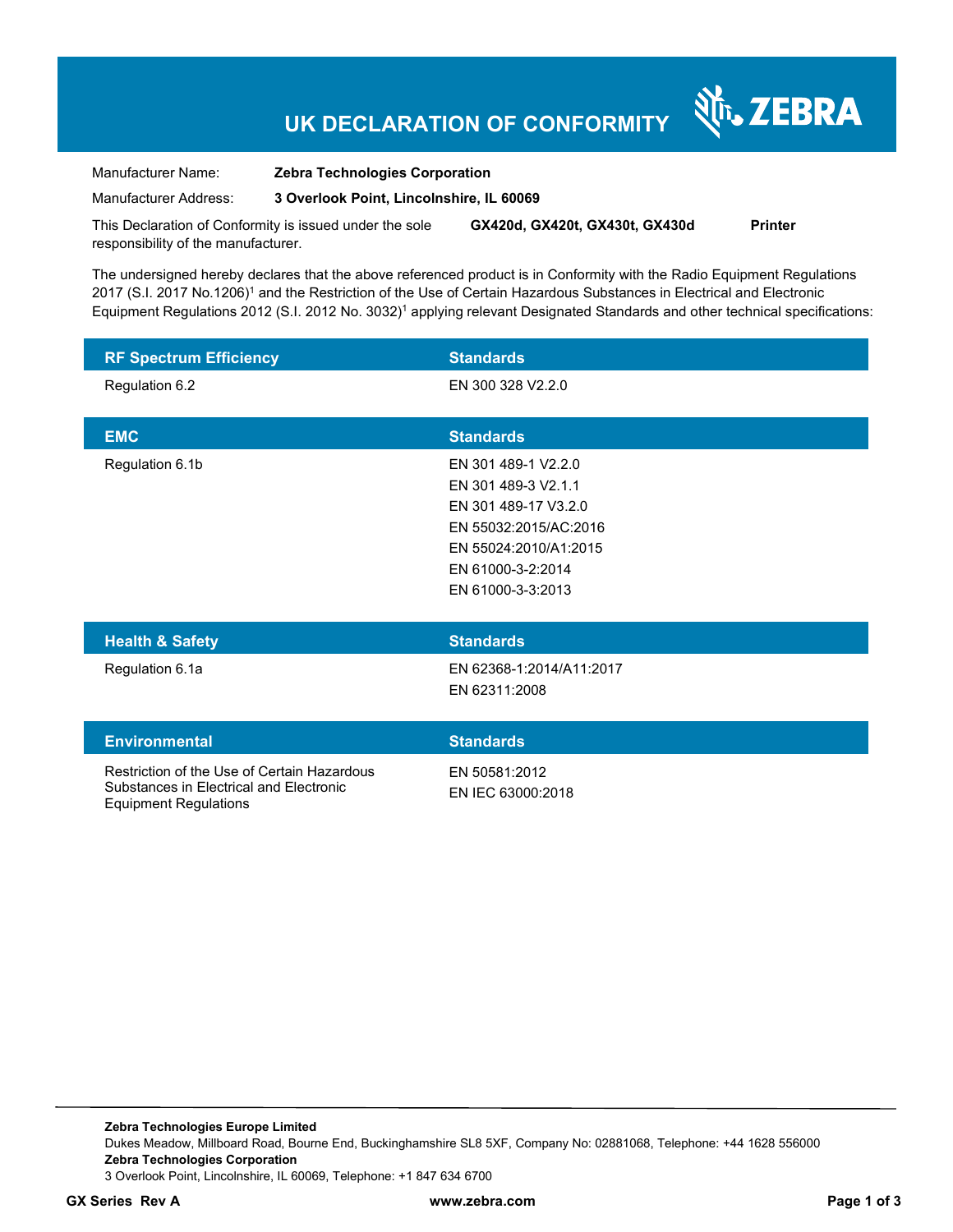## **UK DECLARATION OF CONFORMITY**



With regard to the Radio Equipment Regulations 2017 (S.I. 2017 No.1206)<sup>1</sup>, the conformity assessment procedure referred to in regulation 41(4)(a) and detailed in Schedule 2 has been followed.

 $^{\rm 1}$  As amended by applicable EU withdrawal legislation implemented at the time of issuing this declaration

**Signed on behalf of Zebra Technologies Corporation** 

Cady.

*(Authorized Corporate Signature)* Jay Cadiz Rev: A Manager, Compliance Engineering **Date: 22 March 2021** Date: 22 March 2021 Place: Lincolnshire, USA

**Zebra Technologies Europe Limited**  Dukes Meadow, Millboard Road, Bourne End, Buckinghamshire SL8 5XF, Company No: 02881068, Telephone: +44 1628 556000 **Zebra Technologies Corporation**  3 Overlook Point, Lincolnshire, IL 60069, Telephone: +1 847 634 6700